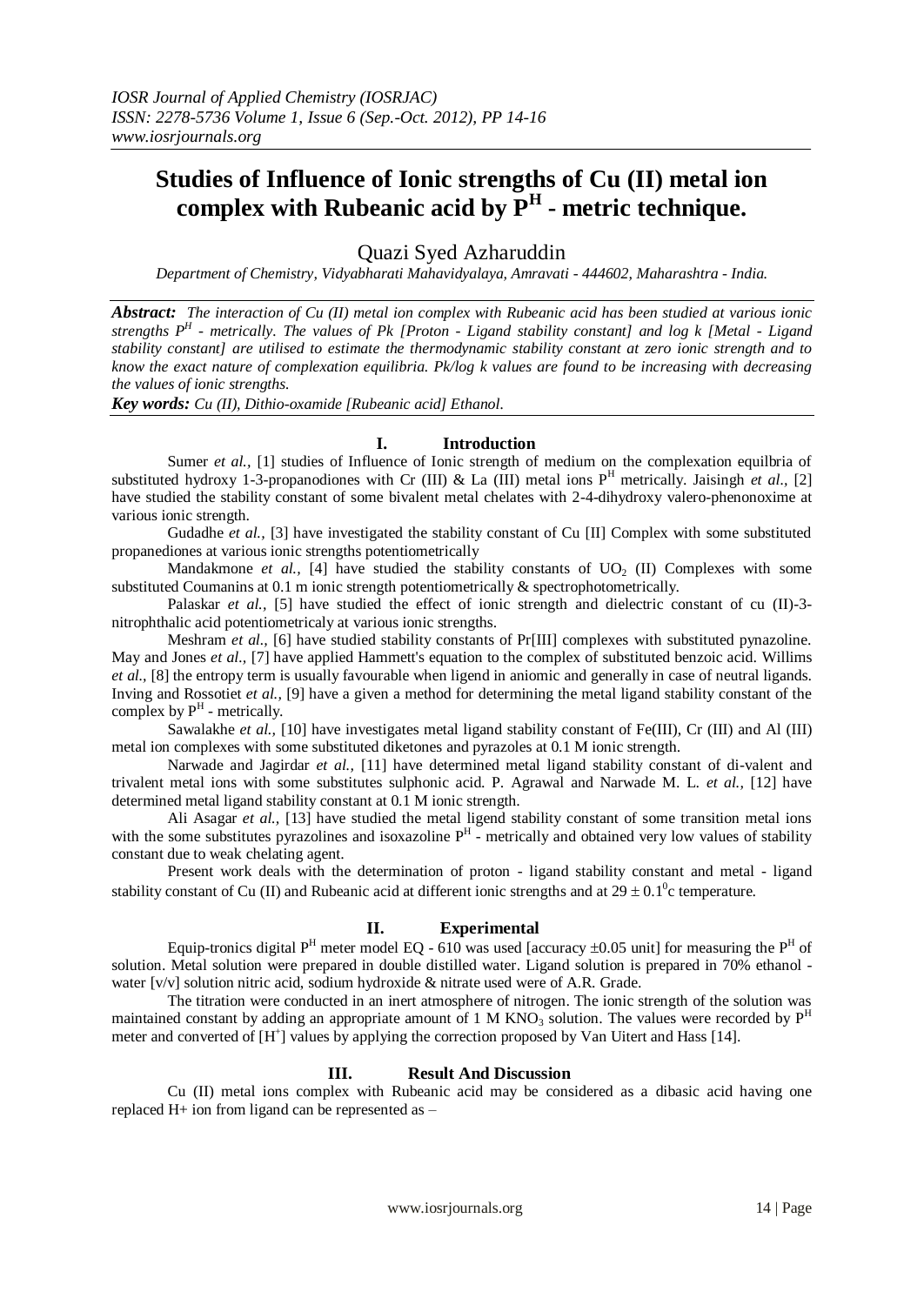

The titration data were used to construct the curves between volume NaOH V/s  $P<sup>H</sup>$ . They are called acid ligand and metal titration curves.

|                       | Table - I . I Foton ngang stability constant at various folic su engul |
|-----------------------|------------------------------------------------------------------------|
| <b>Ionic strength</b> | <b>Pk</b> value                                                        |
| 0.10                  | 4.30                                                                   |
| 0.08                  | 4.50                                                                   |
| 0.06                  | 4.80                                                                   |
| 0.03                  | 4.90                                                                   |
| ۱01                   | 5.10                                                                   |

|  |  | Table - 1 : Proton ligand stability constant at various ionic strength |  |  |
|--|--|------------------------------------------------------------------------|--|--|
|  |  |                                                                        |  |  |

**Table - 2 : Metal ligand stability constant at various ionic strength.**

| Component at various rome servingent |           |                    |  |  |
|--------------------------------------|-----------|--------------------|--|--|
| Ionic strength                       | $log K_1$ | log K <sub>2</sub> |  |  |
| 0.10                                 | 7.24      | 5.25               |  |  |
| 0.08                                 | 8.14      | 7.05               |  |  |
| 0.06                                 | 9.54      | 8.85               |  |  |
| 0.04                                 | 10.05     | 9.50               |  |  |
| 0.02                                 | 10.55     | a an               |  |  |

| Table - $3 : \Delta Z^2$ Values for dissociation and association equilibria. |  |  |  |
|------------------------------------------------------------------------------|--|--|--|
|                                                                              |  |  |  |

| Reaction equilibria                          | <b>Constants</b> | $\Lambda$ $\mathbf{Z}^2$ |       |
|----------------------------------------------|------------------|--------------------------|-------|
|                                              |                  | <b>Expected</b>          | Found |
| $HL \leftrightarrow H^+ + L^-$               | Pk               | 2.00                     | 2.65  |
| $HL + Cu^{2+} \leftrightarrow H^+ + CuL^+$   | $log k_1$        | $-2.00$                  | 2.25  |
| $HL + C u L^+ \leftrightarrow H^+ + C u L_2$ | $log k_2$        | 0.00                     | 3.00  |
| .                                            |                  |                          |       |

 $H<sub>2</sub>L$  = Rubeanic acid

The Pk value of ligand  $\&$  log k value of Cu (II) complexes at various ionic strengths was calculated by Irving & Rossotti's method and are presented in Table - 1 and Table - 2 respectively.

It could be seen from Table-2 that the stability constant values of Cu(II) are greater. This may be due to greater tendency of d-block elements to form complexes. It means Cu(II) is a good complexing agent. Also it is clear that pk/logk valves are found to be decreased with increasing ionic strength. The pk/logk values were used to calculate the thermodynamic constant with the help of Bronsted equation [15].

$$
Logk = log k0 + A \Delta Z2 - \sqrt{\mu}
$$
  
and 
$$
Pk = Pk0 - A \Delta Z2 - \sqrt{\mu}
$$

Where, A is the Debye-Huckel constant,  $\Delta Z^2$  is the difference in the square of charge of product and reactant ions and  $k^0$  is the formation constant at zero ionic strength. The values of Pk, logk<sub>1</sub> and logk<sub>2</sub> were plotted against  $\sqrt{\mu}$ . The plot at log k/Pk v/s  $\sqrt{\mu}$  gave straight lines. The magnitude of  $\Delta Z^2$  and slopes were calculated from graphs. The data obtained of Pk and logk could be utilised to known the mechanism of complexation equilibria. The expected and observed values of  $\Delta Z^2$  for the corresponding dissociation and association equlibria is given in Table-3.